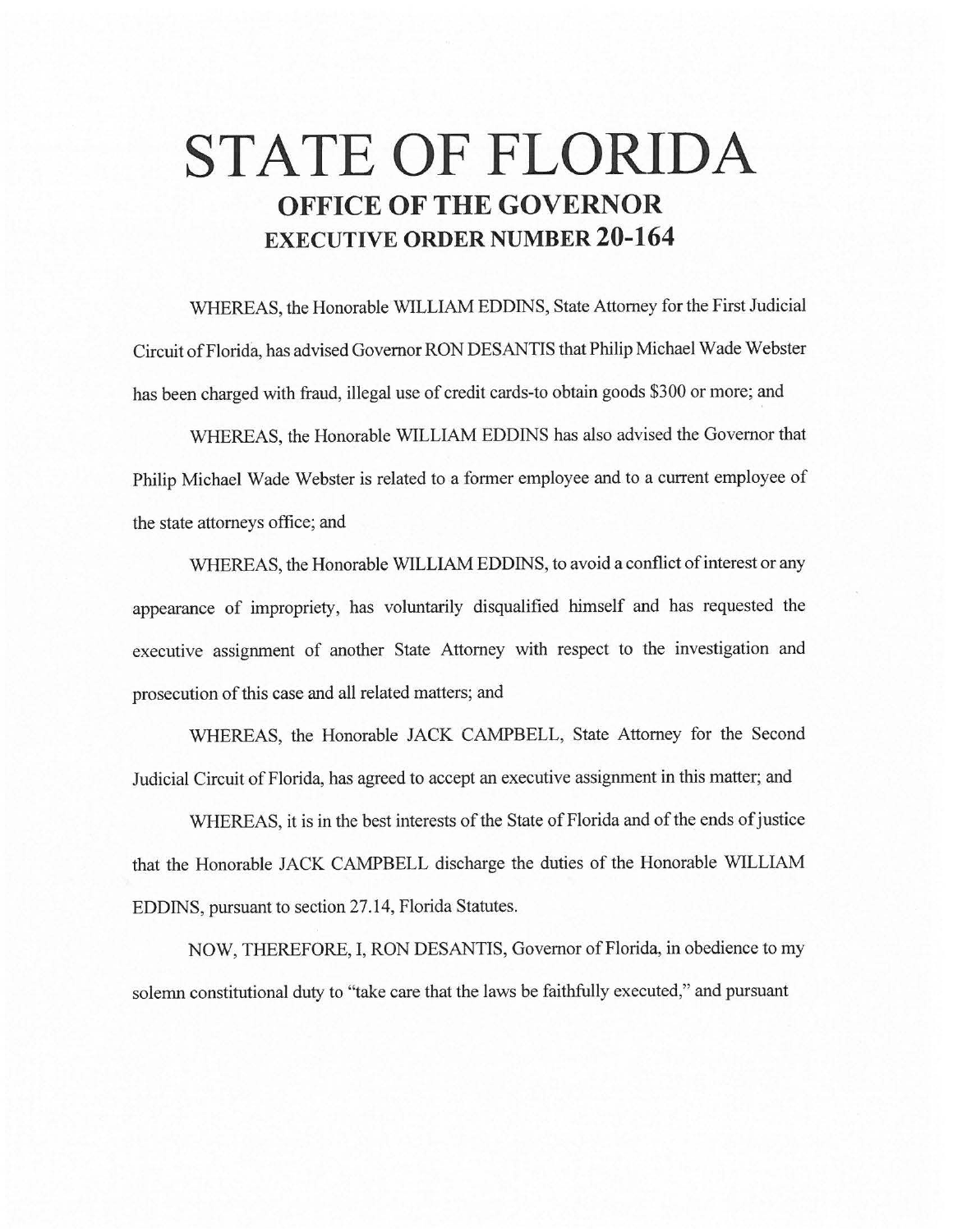to the Constitution and laws of the State of Florida, issue the following Executive Order, effective immediately:

## Section 1.

The Honorable JACK CAMPBELL, State Attorney for the Second Judicial Circuit of Florida, referred to as the "Assigned State Attorney," is assigned to discharge the duties of the Honorable WILLIAM EDDINS, State Attorney for the First Judicial Circuit of Florida, as they relate to the investigation, prosecution, and all matters related to Philip Michael Wade Webster.

## Section 2.

The Assigned State Attorney or one or more Assistant State Attorneys and Investigators, who have been designated by the Assigned State Attorney, shall proceed immediately to the First Judicial Circuit of Florida, and are vested with the authority to perform the duties prescribed herein.

### Section 3.

All residents of the First Judicial Circuit are requested, and all public officials are directed, to cooperate and render whatever assistance is necessary to the Assigned State Attorney, so that justice may be served.

### Section 4.

The period of this Executive Assignment shall be for one (1) year, to and including July 1, 2021.